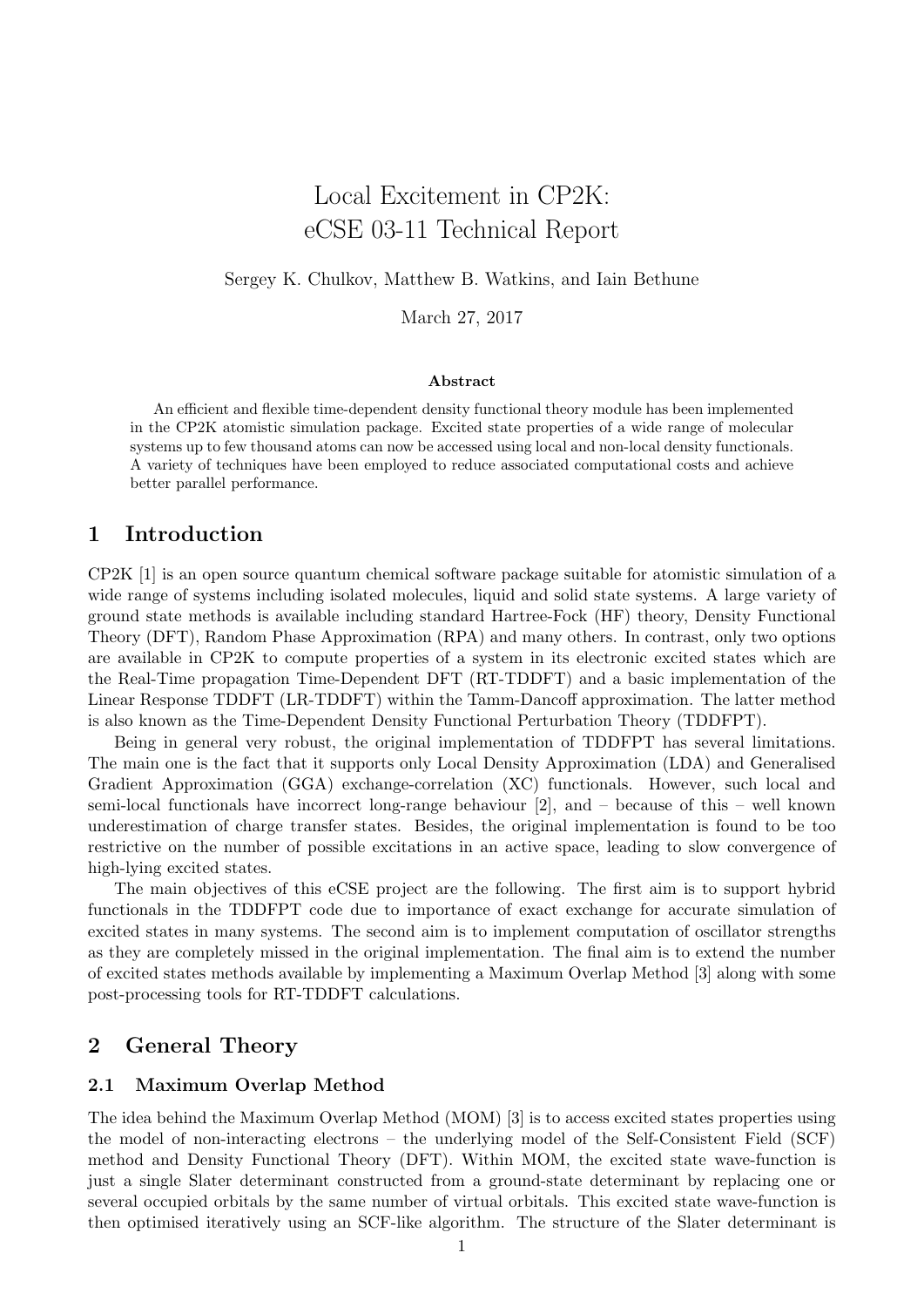revised at every iteration by using the orbitals which overlap most with the occupied orbitals from the previous iteration. This is achieved by computing an overlap matrix between old occupied  $(C_{old})$  and new ( $C_{\text{new}}$ ) molecular orbitals (MOs) in a given atomic basis set  $\{\chi_{\mu}\}$ :

$$
O = C_{\text{old}}^T S C_{\text{new}},\tag{1}
$$

where  $S$  is the metric matrix:

$$
S_{\mu\nu} = \int \chi_{\mu}^{*}(\mathbf{r}) \chi_{\nu}(\mathbf{r}) d\mathbf{r}.
$$
 (2)

Then the overlap of the new j-th MO with all the old occupied MOs is computed by summing up individual overlap matrix elements:

$$
p_j^{\text{sum}} = \left| \sum_{i=1}^{\text{noc.}} O_{ij} \right|,\tag{3}
$$

and the orbitals with largest overlap components  $p_i$  are used to build the wave-function at the next SCF iteration. An alternative projection formula, which ignores the phase of MOs, has also been proposed [\[4\]](#page-13-3):

$$
p_j^{\text{norm}} = \sum_{i=1}^{\text{noc.}} O_{ij}^2.
$$
 (4)

This formula is found to be more stable than the original one in many cases.

Once converged, electron excitation energy can be obtained as the difference in total energies between excited and ground electronic states. For this reason MOM is referred to as one of the ∆SCF method. It should always be kept in mind that by design the scope of the method is limited by those excited states which are well described by a single Slater determinant. On the other hand, an obvious advantage of the method is that properties of the system in such excited states can be easily accessed using relevant ground-state methods once the single-determinant wave-function is constructed for that state. In particular, the potential energy surface (PES) of the molecule in such excited state can be observed by computing gradients or by running molecular dynamics simulation. This enables location of minima and saddle points on such excited state PES, computation of vibrational spectra and related properties. It also provides an interesting comparison to TDDFT, as it does not share the inherent weakness in the calculation of charge transfer states.

#### 2.2 Time-Dependent Density Functional Perturbation Theory (TDDFPT)

The aim of the method is to access excited state properties of a molecular system by applying a weak time-dependent electric field to that system. The optical properties, such as electron transition energies and oscillator strength, are then obtained by computing a linear response of the system on perturbation caused by the applied field. In this section we just recall the most important aspects of the method and the working equations. We refer reader to an excellent review paper [\[5\]](#page-13-4) for formal foundation and further details.

The TDDFPT equation can be cast in form of a non-Hermitian eigenproblem [\[5\]](#page-13-4):

<span id="page-1-0"></span>
$$
\begin{pmatrix} A & B \\ B^* & A^* \end{pmatrix} \begin{pmatrix} X_p \\ Y_p \end{pmatrix} = \omega_p \begin{pmatrix} 1 & 0 \\ 0 & -1 \end{pmatrix} \begin{pmatrix} X_p \\ Y_p \end{pmatrix}, \tag{5}
$$

where  $(X_p, Y_p)$  is an eigenvector and  $\omega_p$  is a corresponding transition energy. Doing a simple matrix– vector multiplication it can be shown that all eigenvectors can be organised in pairs. Thus, for any given eigenvector  $(X_p, Y_p)$  the vector  $(Y_p^*, X_p^*)$  is also the solution of the TDDFPT equation with the paired eigenvalue  $-\omega_p$ . By convention, eigenvectors with positive eigenvalues correspond to excitation transitions, while vectors with negative eigenvalues describe de-excitation transitions.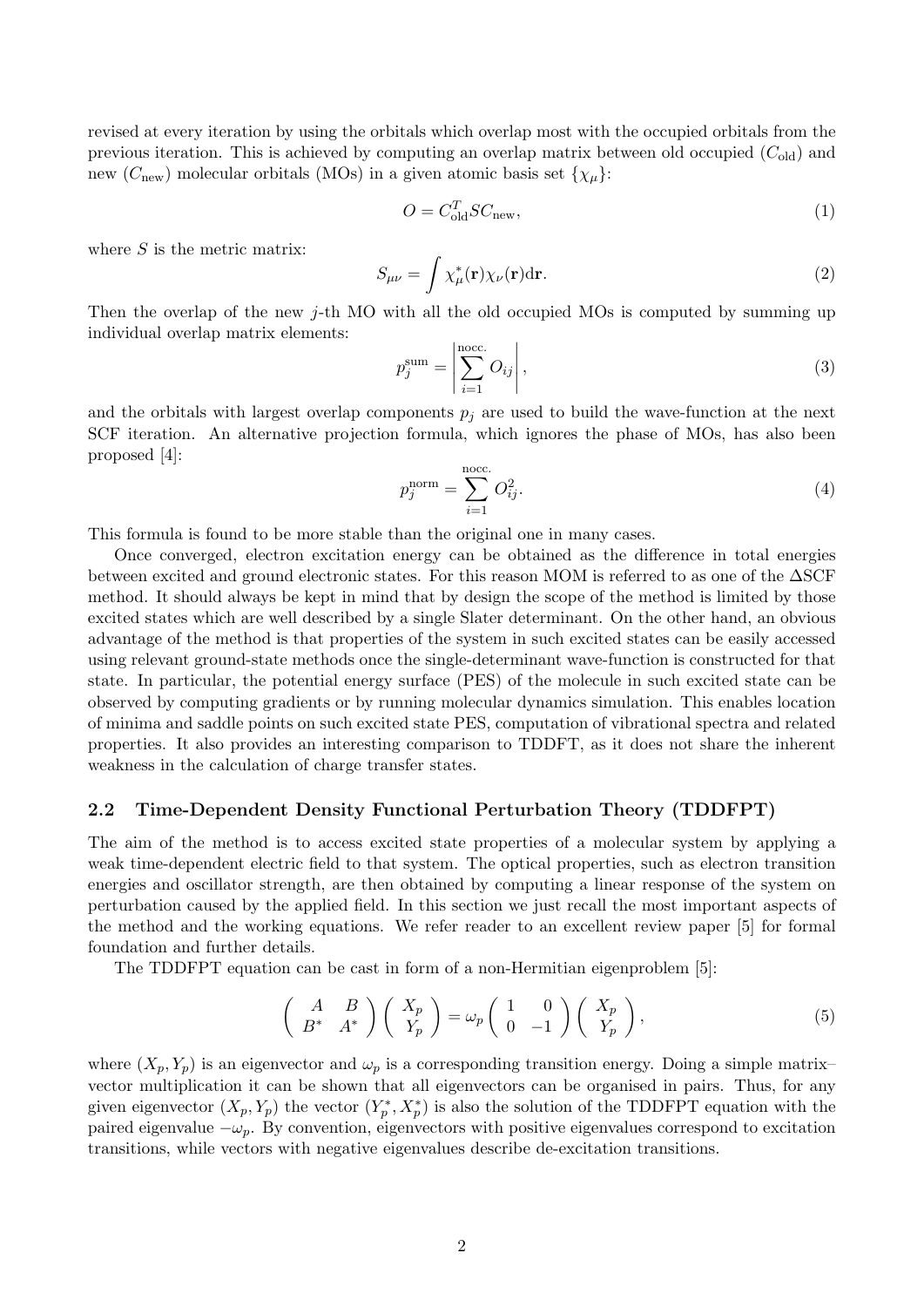In terms of Kohn-Sham orbitals  $\{\phi\}$ , the elements of the matrices A and B can be written in form [\[2\]](#page-13-1):

$$
A_{ia\sigma,jb\tau} = A_{ia\sigma,jb\tau}^{E} + A_{ia\sigma,jb\tau}^{J} + A_{ia\sigma,jb\tau}^{K} + A_{ia\sigma,jb\tau}^{F}
$$
  
\n
$$
= \delta_{ij}\delta_{ab}\delta_{\sigma\tau}(\epsilon_{a\sigma} - \epsilon_{i\sigma}) + (i_{\sigma}a_{\sigma}|j_{\tau}b_{\tau}) - \delta_{\sigma\tau}c_{HF}(i_{\sigma}j_{\sigma}|a_{\tau}b_{\tau}) + (1 - c_{HF})(i_{\sigma}a_{\sigma}|f_{\sigma\tau}|j_{\tau}b_{\tau}), \qquad (6)
$$
  
\n
$$
B_{ia\sigma,jb\tau} = (i_{\sigma}a_{\sigma}|b_{\tau}j_{\tau}) - \delta_{\sigma\tau}c_{HF}(i_{\sigma}b_{\sigma}|a_{\tau}j_{\tau}) + (1 - c_{HF})(i_{\sigma}a_{\sigma}|f_{\sigma\tau}|b_{\tau}j_{\tau}). \qquad (7)
$$

Here  $A^{E}$ ,  $A^{J}$ ,  $A^{K}$ ,  $A^{F}$  denote orbital energy difference, electron-hole Coulomb, exact-exchange, and exchange-correlation (XC) terms respectively, while notations  $(i_{\sigma}a_{\sigma}|j_{\tau}b_{\tau})$  and  $(i_{\sigma}a_{\sigma}|j_{\text{xc},\sigma\tau}|j_{\tau}b_{\tau})$  stand for four-centre Electron Repulsion Integrals (ERIs) and XC-integrals over Kohn-Sham orbitals  $\{\phi\}$ :

$$
(i_{\sigma}a_{\sigma}|j_{\tau}b_{\tau}) = \int \phi_{i\sigma}^{*}(\mathbf{r})\phi_{a\sigma}(\mathbf{r}) \frac{1}{|\mathbf{r} - \mathbf{r}'|} \phi_{j\tau}^{*}(\mathbf{r}')\phi_{b\tau}(\mathbf{r}')d\mathbf{r}d\mathbf{r}'
$$
\n(8)

$$
(i_{\sigma}a_{\sigma}|f_{\text{xc},\sigma\tau}|j_{\tau}b_{\tau}) = \int \phi_{i\sigma}^{*}(\mathbf{r})\phi_{a\sigma}(\mathbf{r})f_{\text{xc},\sigma\tau}(\mathbf{r},\mathbf{r}')\phi_{j\tau}^{*}(\mathbf{r}')\phi_{b\tau}(\mathbf{r}')d\mathbf{r}d\mathbf{r}'
$$
(9)

We use the following index convention:  $i$  and  $j$  label occupied orbitals,  $a$  and  $b$  stands for virtual orbitals, and  $\sigma$  and  $\tau$  refer to spin components. Besides, the quantity  $\epsilon_{i\sigma}$  stands for the *i*-th Kohn-Sham orbital energy, and  $f_{\sigma\tau}(\mathbf{r}, \mathbf{r}')$  is an XC-kernel.

There are two approximations that are typically employed when solving TDDFPT equation. Within the adiabatic approximation, the XC-functional is simply one of the usual XC-functional used in ground state DFT. As such functionals do not depend on time explicitly, the XC-potential that electron feels is just a standard DFT XC-potential evaluated at the given time with the density at that time. As such, the expression for XC-kernel becomes relatively simple and reads:

$$
f_{\text{xc},\sigma\tau}(\mathbf{r},\mathbf{r}') = \frac{\mathrm{d}^2 E_{\text{xc}}[\rho]}{\mathrm{d}\rho_{\sigma}(\mathbf{r})\mathrm{d}\rho_{\sigma}(\mathbf{r}')}.
$$
(10)

At the same time, within Tamm-Dancoff Approximation (TDA) [\[6\]](#page-13-5) all the elements of the matrix B in Eq. [\(5\)](#page-1-0) are assumed to be negligibly small. This obviously simplifies the TDDFPT equation by reducing it to a standard Hermitian eigenproblem:

<span id="page-2-1"></span>
$$
AX = \omega X. \tag{11}
$$

Once being solved, the response function of the p-th transition  $\Psi_p$  can be constructed and used to compute the corresponding oscillator strength using dipole integrals in the "length" form:

$$
f_p = \frac{2}{3}\omega_p \sum_{q=x,y,z} |\langle \Psi_0 | q | \Psi_p \rangle|^2.
$$
 (12)

The above expression can be recast in terms of Kohn-Sham orbitals:

<span id="page-2-0"></span>
$$
f_p = \frac{2}{3}\omega_p \sum_{q=x,y,z} \left| \sum_{i}^{\text{occ. virt.}} \sum_{a} \sum_{\sigma} x_{ia\sigma,p} \langle \phi_{i\sigma} | q | \phi_{a\sigma} \rangle \right|^2, \tag{13}
$$

where  $x_{ia\sigma,p}$  are elements of the matrix X.

Using the commutation relation between Hamiltonian and position operators

$$
[\hat{H}, \hat{\mathbf{r}}] = -\nabla,\tag{14}
$$

we can rewrite the Eq. [\(13\)](#page-2-0) in the equivalent "velocity" form:

$$
f_p = \frac{2}{3}\omega_p \sum_{q=x,y,z} \left| \sum_{i}^{\text{occ. virt.}} \sum_{a} \sum_{\sigma} \frac{x_{ia\sigma,p}}{\epsilon_a - \epsilon_i} \left\langle \phi_{i\sigma} \left| \frac{\partial^2}{\partial q^2} \right| \phi_{a\sigma} \right\rangle \right|^2.
$$
 (15)

The last expression is best suited for calculations which employ periodic boundary conditions.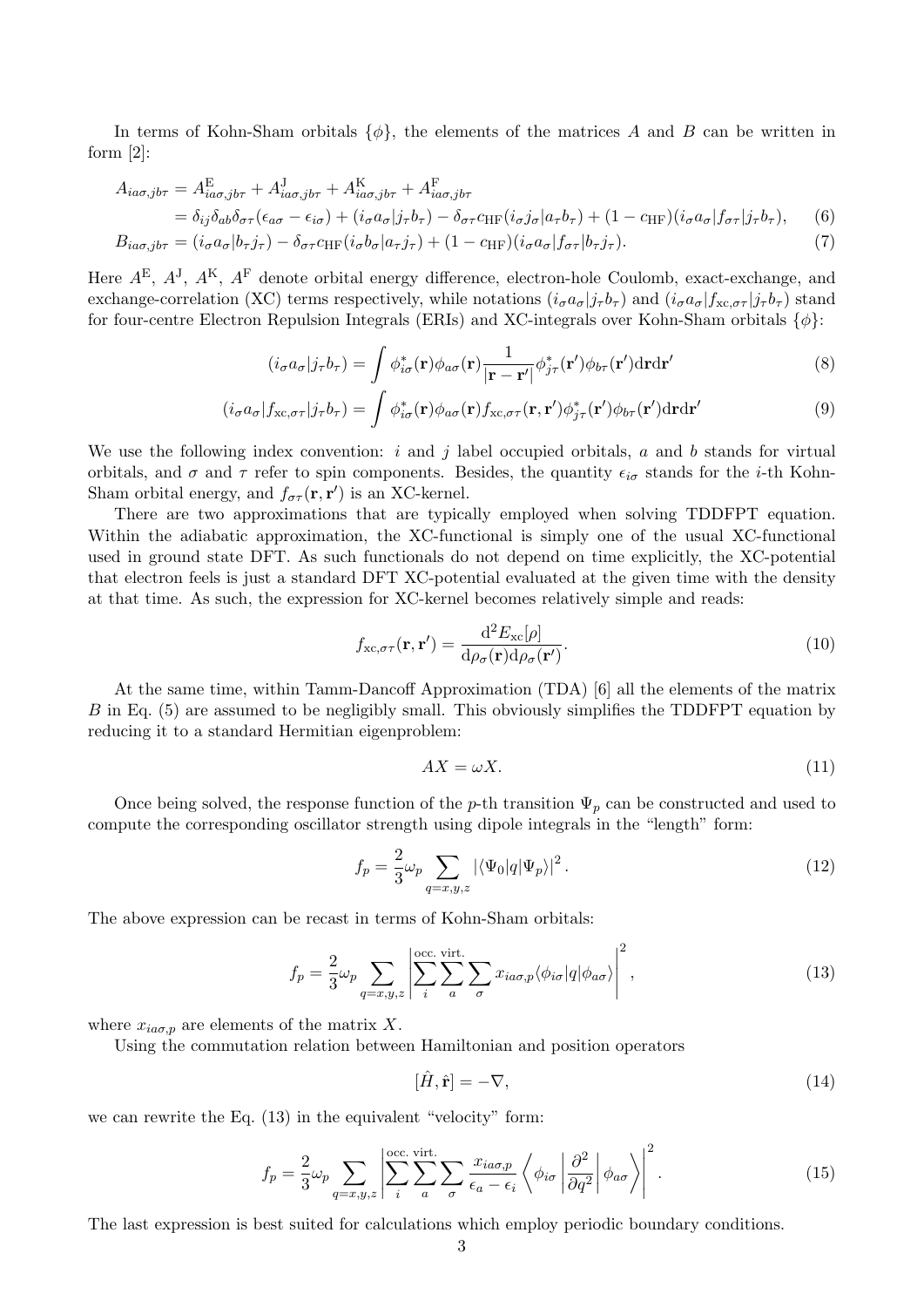#### 2.3 Auxiliary Density Matrix Method

The main bottleneck of (TD)DFT calculations using hybrid XC-functionals is evaluation of Electron Repulsion Integrals (ERIs) over Gaussian basis functions  $\{\chi_{\mu}\}$ :

<span id="page-3-0"></span>
$$
(\mu\nu|\lambda\xi) = \int \chi^*_{\mu}(\mathbf{r}) \chi_{\nu}(\mathbf{r}) \frac{1}{|\mathbf{r} - \mathbf{r}'|} \chi^*_{\lambda}(\mathbf{r}') \chi_{\xi}(\mathbf{r}') d\mathbf{r} d\mathbf{r}'
$$
 (16)

The number of such integrals grows with the total number of atomic basis functions to the power of four. Not all of these integrals are indeed important. In particular, the product of two Gaussian functions centred on different atoms  $\int \chi^*_{\mu}(\mathbf{r}) \chi_{\nu}(\mathbf{r}) d\mathbf{r}$  decays with the distance between these atoms. This effectively means that the number of non-negligible ERIs scales quadratically with the system size for a given basis set. To take advantage of this fact, CP2K screens ERIs based on the Cauchy-Schwarz inequality:

<span id="page-3-1"></span>
$$
(\mu\nu|\lambda\sigma) \le \sqrt{(\mu\nu|\mu\nu)}\sqrt{(\lambda\xi|\lambda\xi)} \le \text{threshold},\tag{17}
$$

and ignores the integrals which are less than the given threshold.

Even employing the efficient screening technique, evaluation of ERIs still remains a challenging task due to a large prefactor. This prefactor becomes even larger when the basis set is augmented with diffuse functions, because these functions have much slower long-range decay.

The main idea behind the Auxiliary Density Matrix Method (ADMM) is to evaluate ERIs using a small auxiliary basis set with rapidly decaying basis functions  $\{\tilde{\chi}_{\mu}\}\$ . An approximate auxiliary density matrix  $\tilde{P}$  is then constructed by fitting the density matrix in the primary basis set  $(P)$ :

$$
\tilde{P} = A P A^T,\tag{18}
$$

using a projector from the primary basis set onto the auxiliary basis set:

$$
A = \tilde{S}^{-1}Q,\tag{19}
$$

$$
\tilde{S}_{\mu\nu} = \langle \tilde{\chi}_{\mu} | \tilde{\chi}_{\nu} \rangle, \quad Q_{\mu\nu} = \langle \tilde{\chi}_{\mu} | \chi_{\nu} \rangle.
$$
\n(20)

Optionally, the auxiliary density matrix can be purified using a number of techniques [\[7\]](#page-13-6) to ensure that all properties of a true density matrix are met.

In general, the exact-exchange energies computed using primary and auxiliary density matrices can be substantially different especially in case of significantly smaller auxiliary basis sets. ADMM assumes that this difference has mainly (semi-)local nature and can be well described using some reference LDA or GGA exchange functional  $(E_{\rm x}^{\rm DFT})$ . It naturally leads to the following simple expression for approximate exact-exchange energy in the primary basis set:

$$
E^{\text{HFX}}[P] \approx E^{\text{HFX}}[\tilde{P}] + (E_{\text{x}}^{\text{DFT}}[P] - E_{\text{x}}^{\text{DFT}}[\tilde{P}]). \tag{21}
$$

It can be seen that this correction requires to compute two extra (semi-)local exchange energies which introduces some performance penalty. Albeit being in general negligibly small, this penalty may outweigh the cost of ERIs evaluation in a primary basis set in case of small molecular systems (several atoms). On the other hand, in case of moderately sized and large systems ADMM is an extremely beneficial technique as it reduces computational costs of hybrid-functional simulations by few orders of magnitude by introducing only small discrepancies in total energies.

## 3 Implementation

The TDDFPT module in CP2K was completely rewritten for several reasons. One of them is to make the code more flexible and easy to use. In order to run TDDFPT calculation using the original implementation of the method, a series of keywords in different input sections should be set consistently. Thus, for efficiency reason the default behaviour of the CP2K's DFT engine (QuickStep) [\[8\]](#page-13-7) is to limit the size of the eigenproblem for the Kohn-Sham matrix to the occupied orbitals only. This is a very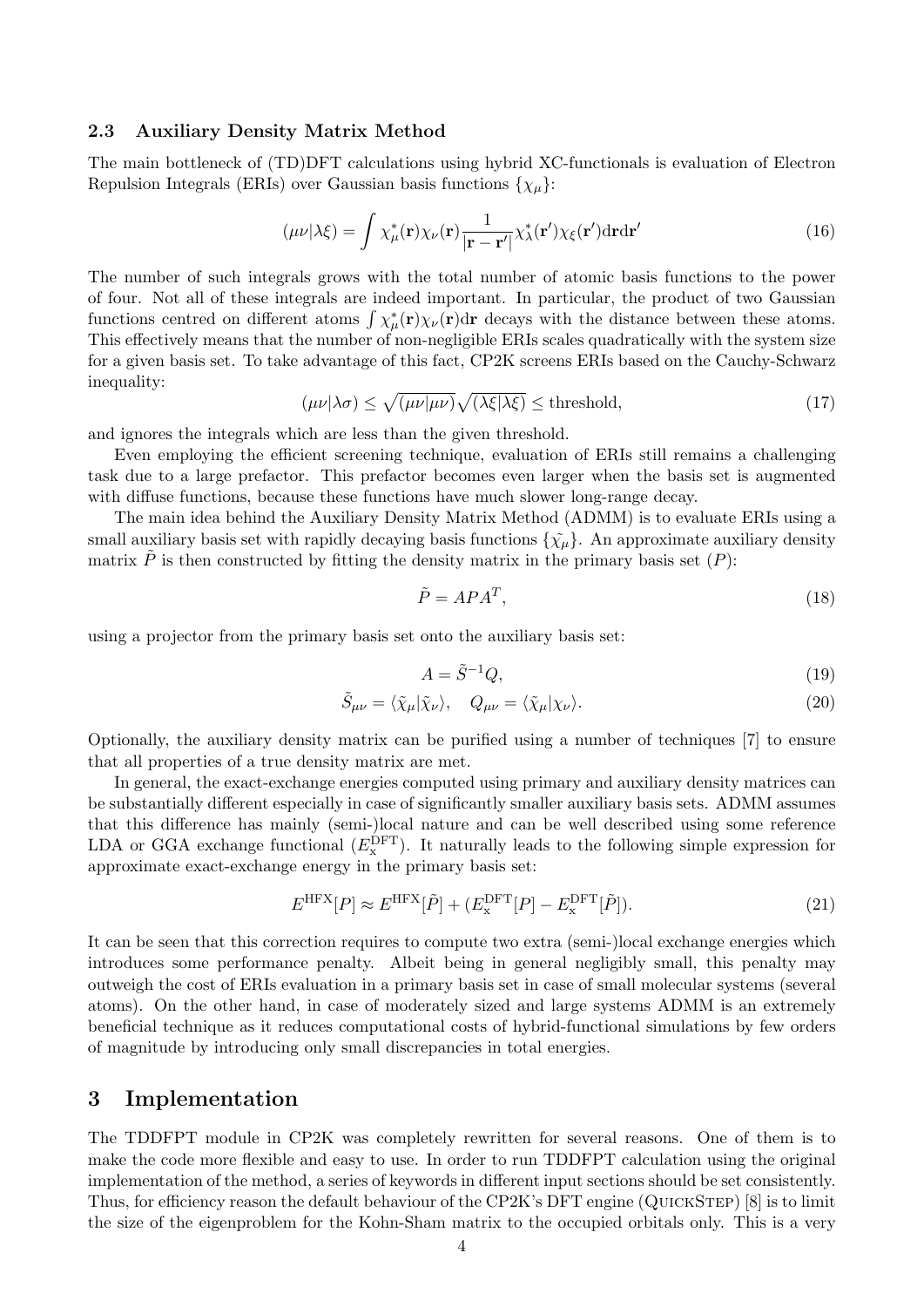reasonable optimisation because only occupied orbitals contribute towards the ground state electron density. However, this is not the case for excited state calculations: we do need virtual Kohn-Sham orbitals to construct an initial guess for response wave-functions. CP2K provides two mechanism to request these virtual orbitals. One of them is solely used by a number of linear-response methods (including TDDFPT) and it is activated via a keyword FORCE EVAL/DFT/EXCITATIONS. The other method can be requested via a keyword FORCE EVAL/DFT/SCF/ADDED MOS and it is used mainly for smearing and visualisation purposes. Unfortunately, these mechanisms are in conflict with each other and cannot be activated simultaneously. This obviously introduces unnecessary level of complexity from the user's perspective, as they should be aware about implementation-specific details. The new implementation aims to be user friendly by hiding such details from end users. In particular, at the very beginning the TDDFT code checks whether or not all required virtual orbitals are available through one of these mechanisms, and  $-$  if not  $-$  computes them automatically by diagonalising the Kohn-Sham matrix one more time.

Another feature of the new implementation is that excited state calculation is now requested as a DFT property, not as a separate 'run type'. This greatly improves flexibility of the code: the TDDFPT calculation can now be performed not just at one single point in time, but at arbitrary points along an optimisation trajectory or during molecular dynamics simulation. The code rewriting also helped us to achieve some performance gain by improving the underlying algorithm and by using advanced parallelisation strategies. Moreover, the code is now organised in a much cleaner way to improve its readability and to ease its further maintenance.

To solve the TDDFPT equation in Tamm-Dancoff approximation, according to Eq. [11](#page-2-1) we need to solve the eigenproblem for the matrix A with matrix elements expressed in the most general spinpolarised case as:

<span id="page-4-0"></span>
$$
A_{ia\sigma,jb\tau} = \langle \Psi_{i,\sigma}^a | \hat{A} | \Psi_{j,\tau}^b \rangle.
$$
\n(22)

Here,  $\sigma$  and  $\tau$  denote spin components of two electrons, and  $\Psi_i^a$  is a singly excited wave-function, whose *i*-th occupied Molecular Orbital (MO) is replaced by the *a*-th virtual MO. The size of this matrix along each dimension is equal to the number of possible single excitations which is the number of occupied MOs times the number of virtual MOs. The number of matrix elements grows very rapidly with the system size as well as the number of basis functions, and quickly becomes too large to fit into main memory even for a relatively small molecular system (dozens of atoms). Fortunately, due to the fact that the matrix A itself is a diagonally dominant matrix and only few excited states are typically in interest, the block Davidson method [\[9\]](#page-13-8) is an optimal choice to handle such an eigenproblem.

One of the most attractive feature of the Davidson method is that the entire matrix A does not need to be computed. Since only the action of the TDDFPT operator  $A$  on some trial vector – which is a linear combination of virtual MOs – is actually required, it is convenient to store the response wave-function in a contracted matrix form  $C_{\sigma}^{(1)}$ . The shape of this matrix is exactly the same as the shape of the ground state MO coefficients matrix  $C_{\sigma}^{(0)}$ . The number of rows and columns of both matrices are equal to the number of atomic basis functions in the given basis set and the number of occupied MOs for a given spin component  $\sigma$  respectively. However, in contrast with the matrix  $C_{\sigma}^{(0)}$ , which *i*-th column stores expansion coefficients of the *i*-th occupied MO  $\phi_{i,\sigma}$  in terms of the atomic basis set  $\{\chi_\mu\}_{\mu=1...N}$ :

$$
\phi_{i,\sigma} = \sum_{\mu=1}^N c_{\mu i,\sigma}^{(0)} \chi_{\mu},
$$

the *i*-th column of the matrix  $C_{\sigma}^{(1)}$  stores coefficients not just for a single virtual MO  $\phi_a$ , but for a linear combination of such MOs  $\sum_a c_i^a \phi_a$ . This combination corresponds to an effective orbital that is occupied by an electron from the i-th occupied orbital during the excitation process. The squared expansion coefficient  $(c_i^a)^2$  in this linear combination corresponds to probability of an electron being excited from the i-th occupied MO to the a-th virtual MO. The orthonormalisation condition imposed on response wave-functions in the most general spin-polarised case leads to the following relation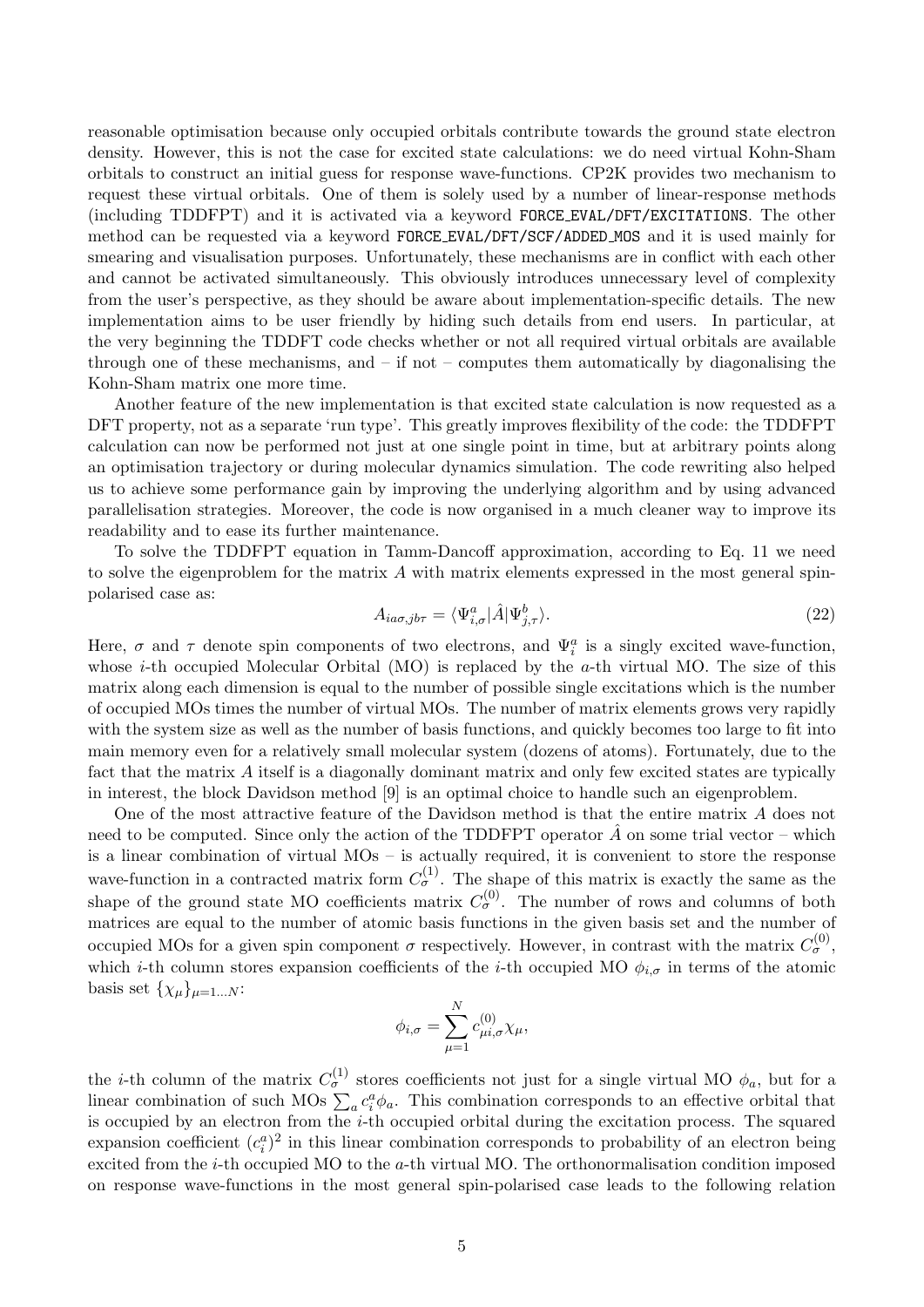between expansion coefficients in the contracted matrix form:

$$
\operatorname{Tr}\left(C_{p,\uparrow}^{(1),\mathrm{T}}SC_{q,\uparrow}^{(1)}\right) + \operatorname{Tr}\left(C_{p,\downarrow}^{(1),\mathrm{T}}SC_{q,\downarrow}^{(1)}\right) = \delta_{p,q}.\tag{23}
$$

The central part of the TDDFPT algorithm is evaluation of the action of the response operator  $\hat{A}$ . In case of the p-th excited state described by a response wave-function  $C_p^{(1)}$  the calculation is performed in the following steps.

1. For every spin component  $\sigma$  construct the response density matrix:

$$
P_{p,\sigma}^{(1)} = \frac{1}{2} \left( C_{\sigma}^{(0)} C_{p,\sigma}^{(1),\mathrm{T}} + C_{p,\sigma}^{(1)} C_{\sigma}^{(0),\mathrm{T}} \right). \tag{24}
$$

Map the response density onto a real-space grid  $P_{p,\sigma}^{(1)} \to \rho_{p,\sigma}^{(1)}(\mathbf{r})$  and the corresponding reciprocalspace grid by performing the fast Fourier transformation (FFT):

$$
\rho_{p,\sigma}^{(1)}(\mathbf{G}) = \mathrm{FFT}[\rho_{p,\sigma}^{(1)}(\mathbf{r})].
$$

2. Compute the energy difference term:

$$
\hat{A}_E C_{p,\sigma}^{(1)} = F_\sigma C_{p,\sigma}^{(1)} - \epsilon_\sigma SC_{p,\sigma}^{(1)},\tag{25}
$$

where  $F_{\sigma}$  and S are Kohn-Sham and metric matrices respectively, and  $\epsilon_{\sigma}$  is a diagonal matrix of Kohn-Sham orbital energies.

- 3. Compute the Coulomb term by
	- (a) solving the Poisson equation on the reciprocal grid:  $\rho_{p,\sigma}^{(1)}(\mathbf{G}) \to v_{p,\sigma}^{(1)}(\mathbf{G});$
	- (b) calculating components of the electrostatic potential on the real-space grid using the inverse  $\operatorname{FFT:}~ v_{p,\sigma}^{(1)}(\mathbf{r})=\operatorname{FFT}^{-1}[v_{p,\sigma}^{(1)}(\mathbf{G})];$
	- (c) transforming electrostatic potential from the grid representation into a matrix representation in the atomic basis set:  $v_{p,\sigma}^{(1)}(\mathbf{r}) \to V_{p,\sigma}^{(1)}$  by evaluating expectation values:

$$
\left(V_{p,\sigma}^{(1)}\right)_{\mu\nu} = \int \chi_{\mu}^*(\mathbf{r}) v_{p,\sigma}^{(1)}(\mathbf{r}) \chi_{\nu}(\mathbf{r}) d\mathbf{r};\tag{26}
$$

(d) evaluating the expression:

$$
\hat{A}_J C_{p,\sigma}^{(1)} = \alpha V_{p,\sigma}^{(1)} C_{p,\sigma}^{(1)},\tag{27}
$$

where the scaling factor  $\alpha$  is equal to 2 and 0 for singlet and triplet excited states computed using spin-unpolarised electron density, or equal to 1 for spin-polarised calculations.

- 4. Compute the adiabatic kernel term by:
	- (a) evaluating the integral

$$
\bar{f}_{\text{xc},p,\sigma\tau}(\mathbf{r}) = \int \frac{\mathrm{d}^2 E_{\text{xc}}[\rho_{\uparrow\downarrow}]}{\mathrm{d}\rho_{\sigma}(\mathbf{r})\mathrm{d}\rho_{\tau}(\mathbf{r}')} \rho_{p,\tau}^{(1)}(\mathbf{r}')\mathrm{d}\mathbf{r}'
$$
\n(28)

on the real-space grid for each spin component  $\tau$ . In case of hybrid calculations, the exchange part of the XC-functional  $E_{\rm xc}$  should be scaled by a factor of  $(1 - c_{\rm HF})$ , where  $c_{HF}$  is the amount of exact exchange;

(b) transforming the above integrals from the real-space grid representation into a matrix representation in the atomic basis set:  $\bar{f}_{\text{XC},p,\sigma\tau}(\mathbf{r}) \to \bar{F}_{\text{XC},p,\sigma\tau}$ ;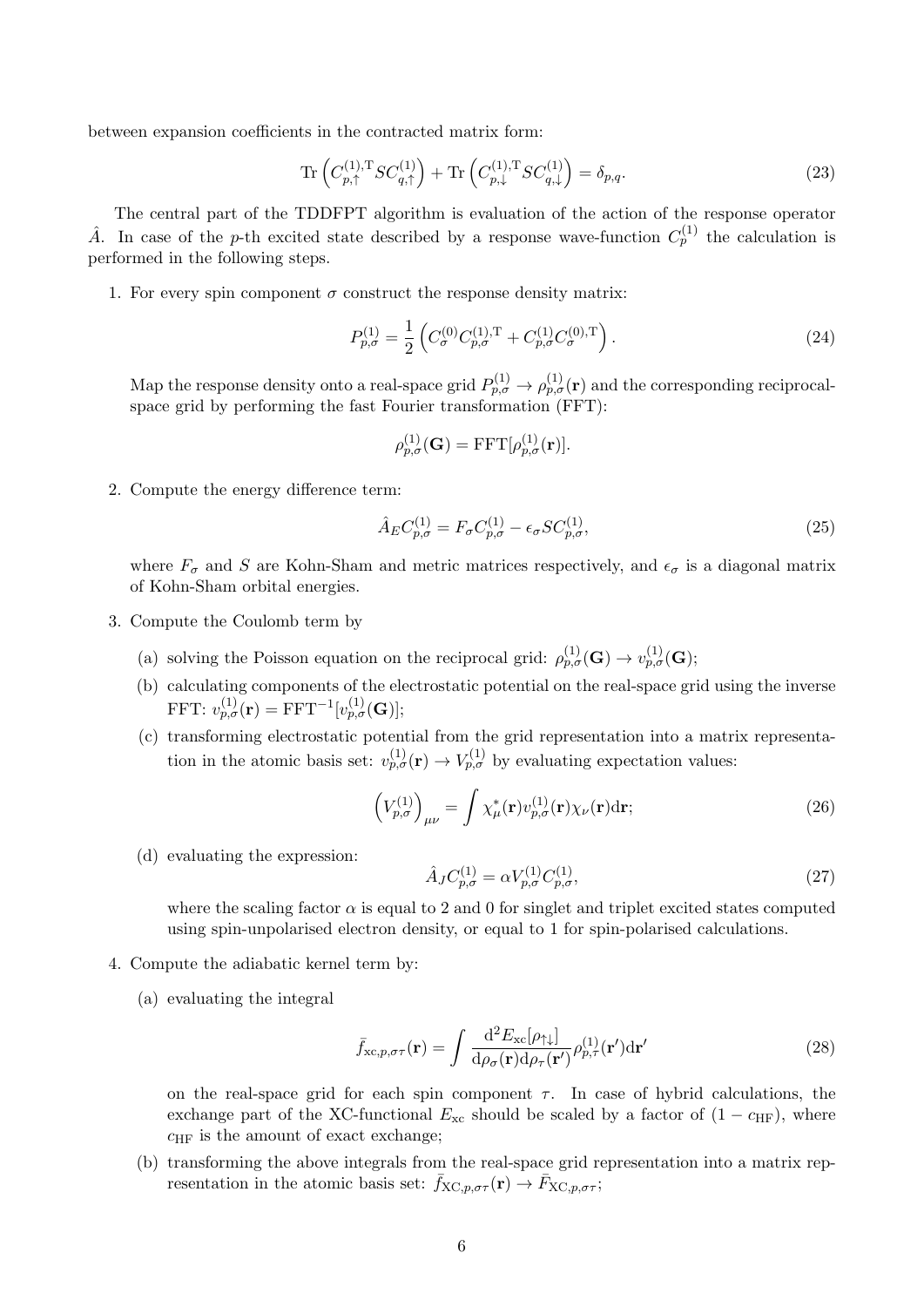(c) evaluating the expression:

$$
\hat{A}_F C_{p,\sigma}^{(1)} = \zeta \bar{F}_{\text{XC},p,\sigma\uparrow} C_{\uparrow}^{(0)} + \eta \bar{F}_{\text{XC},p,\sigma\downarrow} C_{\downarrow}^{(0)},\tag{29}
$$

where the scaling factors  $(\zeta, \eta)$  are equal to  $(2, 0)$  or  $(1, -1)$  for singlet and triplet states computed using spin-unpolarised electron density, or  $(1, 1)$  otherwise.

5. Using precomputed ERIs  $(\mu\nu|\lambda\xi)$  (see Eq. [16\)](#page-3-0), compute matrix elements of the exact exchange operator:

$$
(K_{p,\sigma})_{\mu\lambda} = \sum_{\nu\xi} (\mu\nu|\lambda\xi) \left(P_{p,\sigma}^{(1)}\right)_{\nu\xi}.
$$
 (30)

The exact exchange term of the response operator is then calculated as a simple matrix product scaled by the amount of the exact exchange:

$$
\hat{A}_K C_{p,\sigma}^{(1)} = c_{\text{HF}} K_{p,\sigma} C_{p,\sigma}^{(0)}.
$$
\n(31)

6. All components of the action are then summed up to obtain the final result:

$$
\hat{A}C_{p,\sigma}^{(1)} = \hat{A}_E C_{p,\sigma}^{(1)} + \hat{A}_J C_{p,\sigma}^{(1)} + \hat{A}_F C_{p,\sigma}^{(1)} + \hat{A}_K C_{p,\sigma}^{(1)}.
$$
\n(32)

Once we are able to compute the action of the response operator on an arbitrary response wavefunction, the block Davidson algorithm can be implemented in the following way. In case of the lowest k eigenstates:

- 1. sort possible single excitations according to the Kohn-Sham orbital energies. Construct the first k trial vectors in the Krylov space  $G = \{C_{p,\sigma}^{(1)}\}_{p=1...k}$  using the corresponding virtual orbitals with the lowest transition energies;
- <span id="page-6-0"></span>2. compute the action of the response operator on the trial vectors:  $\{\hat{A}C_{p,\sigma}^{(1)}\}_{p=1...k}$ ;
- 3. compute the reduced matrix with the matrix elements:

$$
\tilde{A}_{pq} = \text{Tr}\left(C_{p,\uparrow}^{(1),\text{T}} \hat{A} C_{q,\uparrow}^{(1)}\right) + \text{Tr}\left(C_{p,\downarrow}^{(1),\text{T}} \hat{A} C_{q,\downarrow}^{(1)}\right). \tag{33}
$$

- 4. solve the eigenproblem for the reduced matrix  $\tilde{A}$  obtaining the lowest k Ritz values  $(\{\theta_p\}_{p=1...k})$ and the corresponding Ritz vectors  $(\{u_{p,\sigma}\}_{p=1...k})$  of the projected matrix A (see Eq. [22\)](#page-4-0);
- 5. transform the Ritz vectors into the contracted matrix form:

$$
w_{p,\sigma} = \sum_{q=1}^{k} (u_{p,\sigma})_q C_{q,\sigma}^{(1)},
$$
\n(34)

$$
\hat{A}w_{p,\sigma} = \sum_{q=1}^{k} (u_{p,\sigma})_q \hat{A} C_{q,\sigma}^{(1)}; \tag{35}
$$

6. compute the next  $k$  residual vectors using the formula

$$
r_{p,\sigma} = C_{\text{virt.},\sigma}^{(0),T} \left( \hat{A} w_{p,\sigma} - \theta_p S w_{p,\sigma} \right), \qquad (36)
$$

where  $C_{\text{virt.},\sigma}^{(0)}$  is a matrix of expansion coefficients of the virtual Kohn-Sham orbitals in terms of the atomic basis set;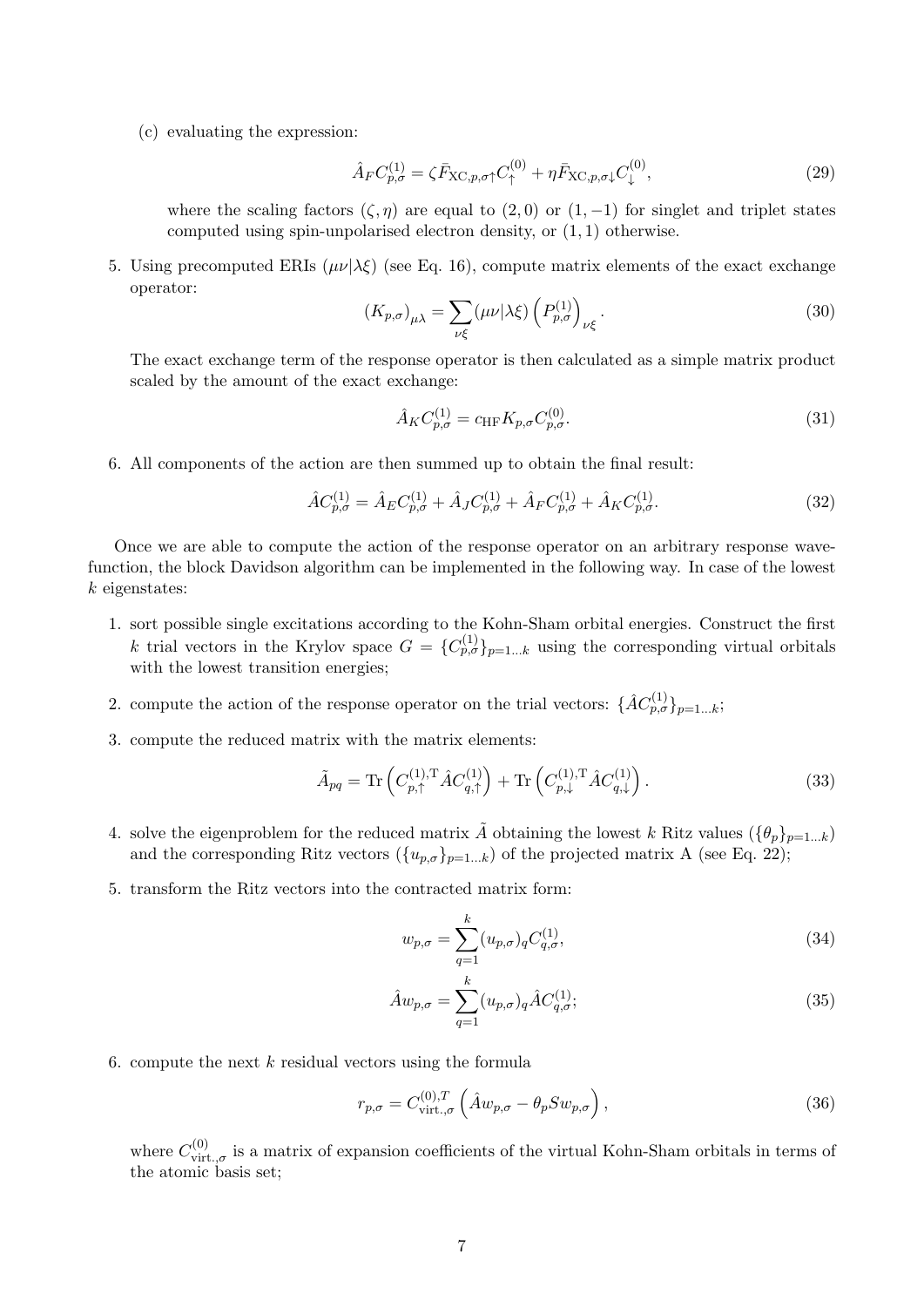<span id="page-7-0"></span>7. expand the Krylov space by adding  $k$  new trial vectors:

$$
t_{p,\sigma} = C_{\text{virt.}\sigma}^{(0)} \left( D_{p,\sigma} \circ r_{p,\sigma} \right) \tag{37}
$$

orthogonalised against all the previous trial vectors. The symbol ◦ denotes the element-wise or Hadamard matrix product, while  $D_{p,\sigma}$  is a precondition matrix in the contracted form with the following matrix element:

$$
(D_{p,\sigma})_{ai} = (\epsilon_a - \epsilon_i - \theta_p)^{-1}.
$$
\n(38)

Here  $\epsilon_i$  and  $\epsilon_a$  are the corresponding occupied and virtual Kohn-Sham orbital energies respectively;

8. repeat the steps from [2](#page-6-0) to [7](#page-7-0) until the convergence of the Ritz values  $\{\theta_p\}$ .

By default, matrix elements of trial vectors are distributed across all available MPI processes in a block-cyclic fashion. Being in general very reasonable, this distribution scheme, however, is not optimal in case of relatively small number of atomic basis functions or a large number of processors as it leads to nonuniform distribution of the matrix blocks. In these extreme cases the scalability of the implementation can be improved by taking into account the fact that different trial vectors are almost independent from each other and can be computed simultaneously in parallel. To do so, all MPI processes were organised into parallel groups which compute their own subset of the trial vectors. The performance gain achieved using such parallelisation strategy is mainly due to the improved load balance and elimination of synchronisation points between processes which belong to different parallel groups during matrix-matrix multiplication operations and fast Fourier transformation. The Davidson algorithm contains two stages that cannot be parallelised in such a way, as they require all of the trial vectors in the Krylov space. These steps are obviously the diagonalisation of the reduced response matrix and orthogonalisation of the new trial vectors with respect to each other and the previous ones. The currently implemented strategy is to perform such operations using the global MPI communicator. This introduces unavoidable data shuffling between the processes, but is leads to significantly better scalability in case of a large number of parallel groups compared to alternative local strategies.

## 4 Results

The results presented in this report were obtained using CP2K 5.0 (revision 17830) on ARCHER – a Cray XC30 supercomputer with standard nodes containing two 2.7 GHz 12-core Intel Xeon E5-2697 v2 series processors and 64 GB of random access memory (RAM).

The first test system is a glycine molecule  $(NH_2CH_2COOH)$  – the smallest amino acid residue – in the gas phase. The structure of the molecule was optimised in CP2K using Perdew-Berke-Erzenhof (PBE) exchange-correlation functional [\[10\]](#page-13-9) and aug-GTH-def2-QZVP basis set [\[11\]](#page-13-10) (495 spherical basis functions), while core electrons were taken into account using Goedecker-Hutter-Tetter (GTH) pseudo-potentials  $[12]$ . A cubic unit cell with the size of 30 Å along each lattice vector and plane-wave cutoff of 400 Ry was employed with periodic boundary conditions applied in all three dimensions. The obtained structure was used to compute the lowest 8 excited singlet and triplet states within TDA-TDDFPT framework using the same setup. The maximum number of Krylov vectors was limited to 100. The calculation was continued until the maximum absolute deviation of the excited states energies in two consecutive iterations does not exceed 0.001 eV. A reference non-periodic TDA LR-TDDFT calculation was performed in NWChem [\[13\]](#page-13-12) version 6.6 using the same optimised geometry and a similar quality all-electron basis set (aug-cc-pVQZ [\[14\]](#page-13-13), 630 spherical basis functions).

The computed energies and oscillator strengths are summarised in Table [1.](#page-8-0) All the results, in general, are in good agreement with each other. The newly implemented TDDFPT solver, however, demonstrates better accuracy and convergence properties compared to the originally implemented algorithm. In particular, transition energies are around two times more accurate then the ones computed using the original solver and converge up to five times faster. The root mean square deviation (RMSD) of the transition energies computed against the reference all-electron calculation is equal to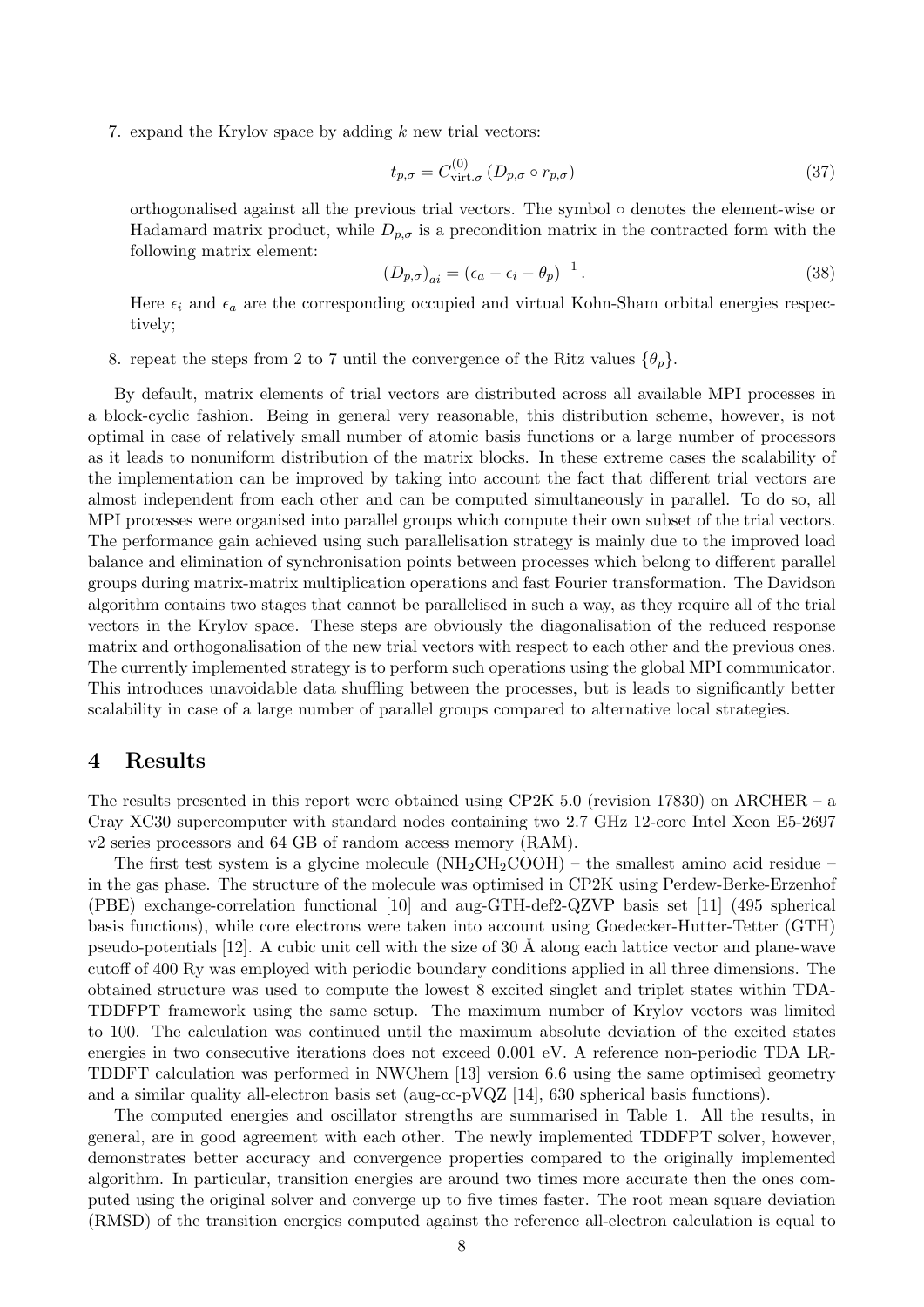<span id="page-8-0"></span>Table 1: Energies and oscillator strengths of the lowest eight singlet and triplet excited states of a glycine molecule in the gas phase computed at the PBE level of theory. Maximum absolute deviation (MAD) and root mean square deviation (RMSD) are calculated against the reference NWChem results. Times are measured starting from a fully converged ground state electron density (one ground-state SCF iteration plus all TDDFPT iterations).

|                  | Energy, eV   |         |             |         |               | Oscillator strength, a.u. |              |               |
|------------------|--------------|---------|-------------|---------|---------------|---------------------------|--------------|---------------|
| <b>State</b>     | $CP2K$ , new |         | CP2K, orig. |         | <b>NWChem</b> |                           | $CP2K$ , new | <b>NWChem</b> |
| number           | singlet      | triplet | singlet     | triplet | singlet       | triplet                   | singlet      | singlet       |
|                  | 4.795        | 4.689   | 4.812       | 4.704   | 4.794         | 4.678                     | 0.011        | 0.014         |
| $\overline{2}$   | 5.271        | 4.877   | 5.284       | 4.888   | 5.249         | 4.836                     | 0.002        | 0.001         |
| 3                | 5.896        | 5.804   | 5.942       | 5.839   | 5.892         | 5.796                     | 0.018        | 0.017         |
| 4                | 5.958        | 5.831   | 5.993       | 5.898   | 5.950         | 5.810                     | 0.007        | 0.007         |
| 5                | 6.153        | 5.876   | 6.168       | 5.908   | 6.155         | 5.863                     | 0.008        | 0.012         |
| 6                | 6.185        | 5.994   | 6.227       | 6.009   | 6.180         | 5.974                     | 0.007        | 0.004         |
|                  | 6.225        | 6.102   | 6.247       | 6.143   | 6.215         | 6.098                     | 0.027        | 0.016         |
| 8                | 6.495        | 6.161   | 6.508       | 6.174   | 6.483         | 6.167                     | 0.000        | 0.000         |
| <b>MAD</b>       | 0.022        | 0.041   | 0.050       | 0.088   |               |                           | 0.011        |               |
| <b>RMSD</b>      | 0.010        | 0.019   | 0.035       | 0.048   |               |                           | 0.004        |               |
| time, core-hours | 1.81         | 0.97    | 5.02        | 4.77    | 7.56          | 5.66                      |              |               |

0.01 and 0.02 eV in case of singlet and triplet excited states respectively. The time spent to converge triplet states in spin-restricted case (0.97 core-hours) is two times smaller then the time spent to converge the same number of singlet states (1.81 core-hours). Two main factors contribute towards this performance gain. The first one is the fact that in case of triplet excited states we do not need to compute the electron-hole Coulomb interaction term due to opposite spins of electron and hole. Besides, the Davidson eigensolver requires only 5 iterations to converge eight triplet states whereas the same number of singlet states converges in 7 iterations.

The standard scenario of using the TDDFPT method is to compute excitation energies of several low-lying electronic states. These states typically involve transitions between a small number of the highest occupied and lowest unoccupied molecular orbitals which are usually relatively diffuse compared to the lower occupied orbitals. This fact helps to achieve further acceleration by using much smaller plain-wave cutoff in TDDFPT calculations compared to the ground state DFT. In order to demonstrate the computational benefits of this approach, the energy of eight singlet excited states of a glycine molecule in the gas phase were calculated at the PBE level of theory by varying the plane-wave cutoff from 400 Ry down to 10 Ry.

The left part of Figure [1](#page-9-0) shows the achieved performance gain along with MAD as a function of the used plane-wave cutoff. It can be seen that reducing the plane-wave cutoff from 400 Ry down to 200 Ry accelerates TDDFPT calculation by a factor of 2 without noticeable lost in accuracy. In particular, MAD introduced by such reduction is equal to  $0.0007$  eV - smaller than the used convergence criteria (0.001 eV). A further speed up (by a factor of 19 in total) can be achieved by reducing cutoff down to 30 Ry that introduces an additional MAD error which is equal to 0.006 eV. Despite of the fact that this error exceeds the convergence criteria by a factor of 6, the RMSD of the transition energies computed against the all-electron calculation remains the same as in case of the non-reduced cutoff (0.01 eV, see Table [1\)](#page-8-0).

The right part of Figure [1](#page-9-0) demonstrates performance gain that can be achieved by reducing communication costs and improving load balancing. For the given test system, the response wave-function in contracted form is stored as a  $495 \times 15$  matrix, which is the number of spherical atomic basis functions times the number of occupied molecular orbitals respectively. Being distributed in a block-cyclic fashion using the standard  $32 \times 32$  blocks across 24 MPI cores, this response matrix occupies only 16 cores, while 8 cores remain idle. Using these idle cores to compute another excited state in parallel, we can expect additional performance gain by a factor of 1.5. According to Figure [1,](#page-9-0) this expectation is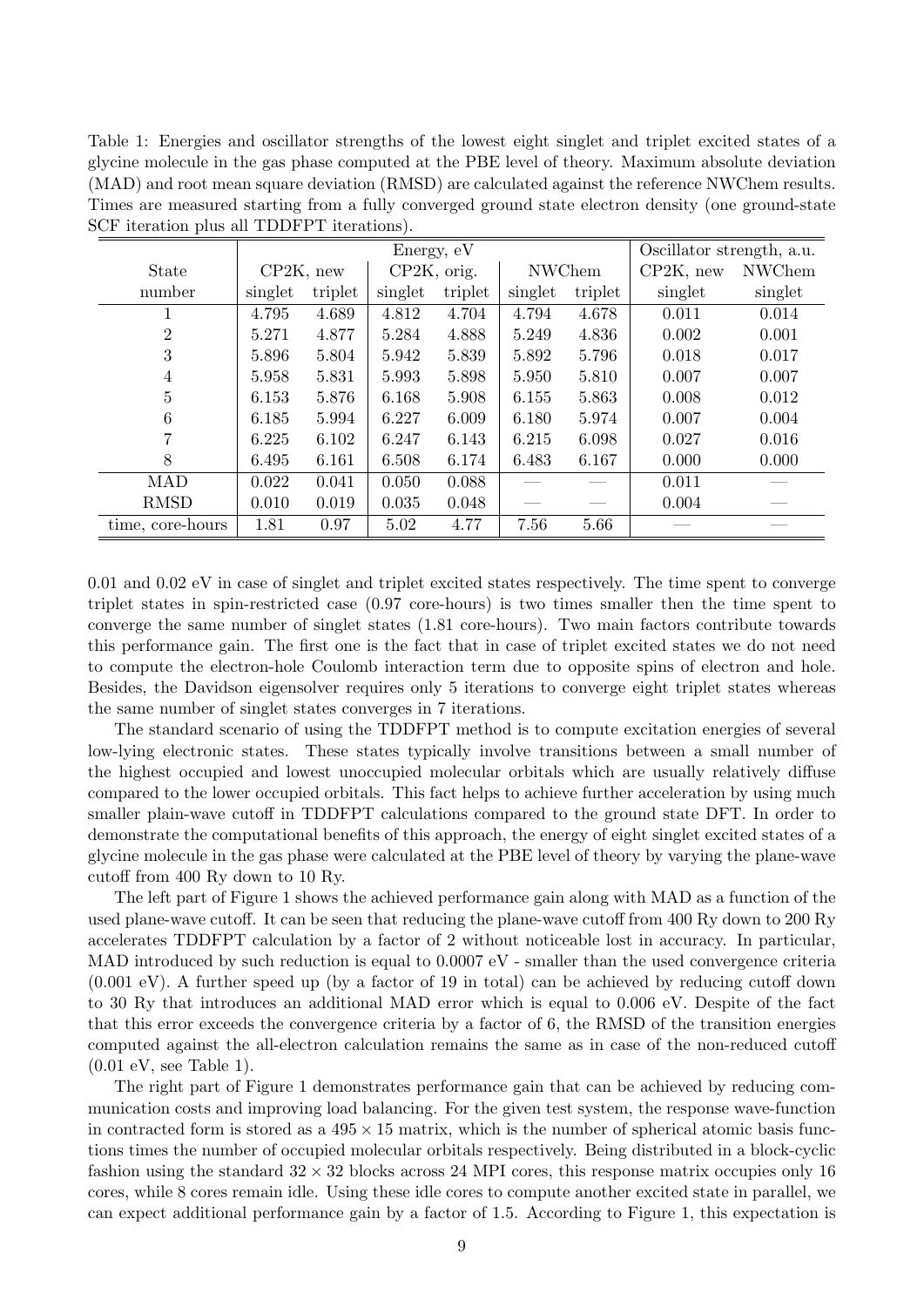<span id="page-9-0"></span>Figure 1: Two approaches to improve computational efficiency of TDDFPT calculations. The left plot shows the performance gain achieved and the introduced maximum absolute deviation (MAD) error in TDDFPT energies of the lowest eight singlet excited states of a glycine molecule in the gas phase as the function of the plane-wave cutoff. The speed up and MAD are computed against the reference calculation which uses the optimal cutoff value for the ground state (400 Ry). The right plot shows the performance gain achieved by computing the lowest 24 singlet excited states in parallel as the function of the number of parallel groups. All calculations were performed using PBE XC-functional (see text).



in good agreement with the actual acceleration achieved using a fine real-space grid corresponding to the 200 Ry plane-wave cutoff. In case of coarse real-space grids with the cutoff 100 Ry and 50 Ry the performance gain is even larger (2.0 and 2.6 times respectively in case of 12 parallel groups) which reflects the additional improvement in load balancing of the plane-wave grids. Finally, extra acceleration can be achieved by using just 1 MPI process per excited states (24 parallel groups). The performance gain observed in this case is equal to 3.1 and 3.4 times in case of 100 Ry and 50 Ry real space grids respectively. Such significant improvement in performance is mainly due to lack of synchronisation barriers between MPI processes is this case as all the matrices related to some excited state become local to the corresponding process and not distributed among a number of processes.

To test the support of hybrid functionals, the lowest eight electron transition energies and corresponding oscillator strengths of a glycine molecule in the gas phase were also computed using PBE0 XC-functional [\[15\]](#page-13-14). The structure of the molecule was reoptimised beforehand using exactly the same setup as in case of the PBE XC-functional. All Electron Repulsion Integrals (ERIs) were screened using the Cauchy-Schwarz inequality (see Eq. [17\)](#page-3-1) with the threshold equal to  $1 \times 10^{-8}$ , that is the default threshold setting used in NWChem 6.6. In addition, ERIs were truncated at the distance of 12 Å to avoid interactions between periodic images. To reduce computational costs, the non-zero ERIs were computed only once at the first SCF iteration, cached into the main memory and then reused when necessary. Other acceleration strategies, such as reduced plane-wave cutoff and parallel groups, were not employed. An extra calculation was also performed using ADMM with the aug-cFIT3 auxiliary basis set [\[7\]](#page-13-6).

The results are summarised in Table [2.](#page-10-0) It can be seen that the results obtained using CP2K agree well with the reference all-electron calculation. In case of the standard algorithm, the RMSDs for excitation energies and oscillator strengths are equal to 0.037 eV and 0.005 a.u. respectively. The main computational bottleneck of the calculation using hybrid functionals is the evaluation of ERIs. Thus, for a given test system it takes 0.43 core-hours to compute  $8.1 \times 10^9$  non-negligible ERIs, while all the other components – which are Coulomb term, exchange-correlation term, and four-index transformation which is needed to compute the exact-exchange term – require only 0.046 core-hours for each excited state per Davidson iteration.

By reducing the number of ERIs, ADMM accelerates calculations in two ways. The first way is straightforward: computational costs associated with evaluation of ERIs are in direct proportion with the number of ERIs. On the other hand, in case of the limited amount of spare memory, reduction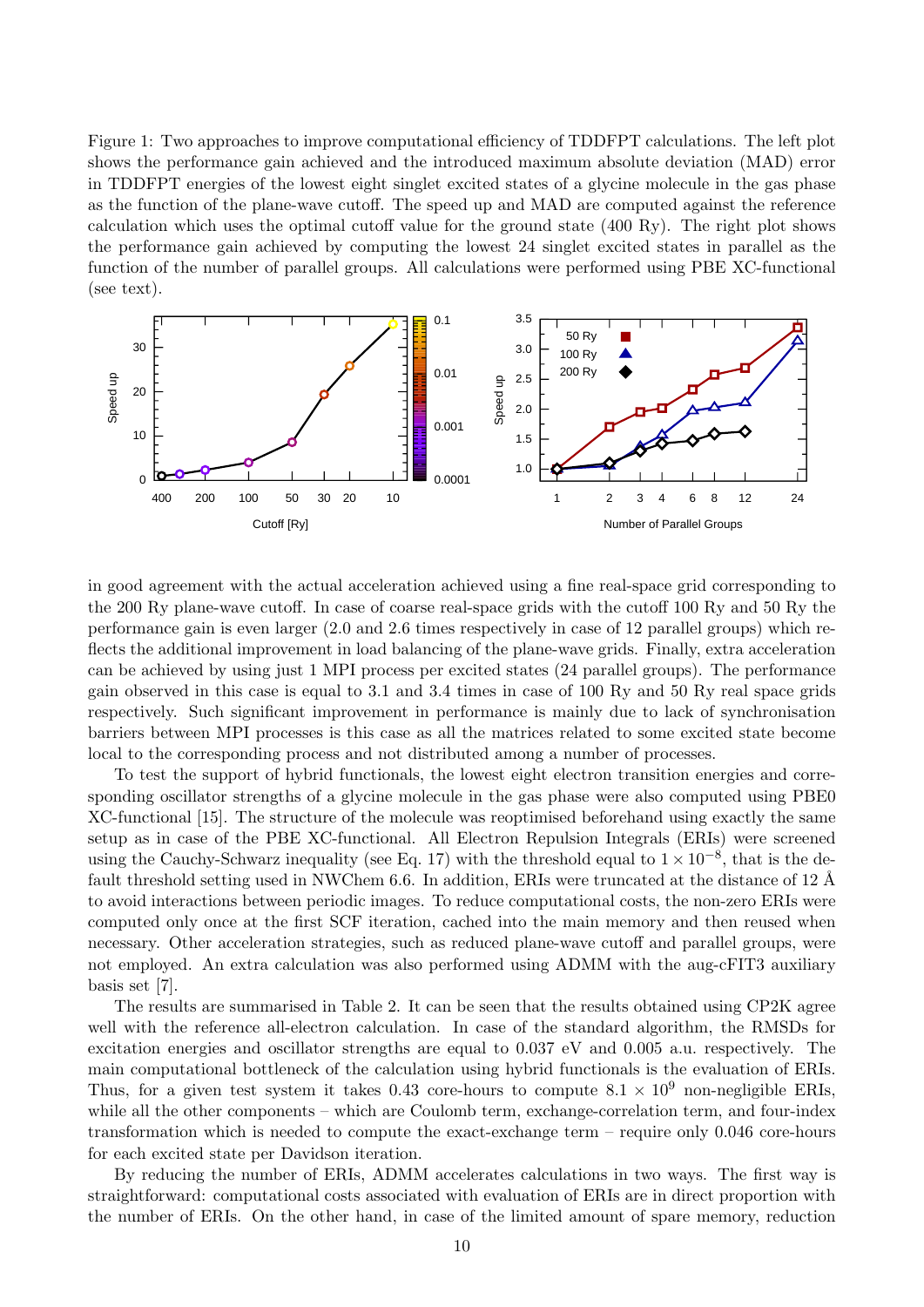<span id="page-10-0"></span>Table 2: Energies and oscillator strengths of the lowest eight singlet excited states of a glycine molecule in the gas phase computed at the PBE0 level of theory. Maximum Absolute Deviation (MAD) and Root Mean Square Deviation (RMSD) are calculated against the reference NWChem results. Total times are measured starting from a fully converged ground state electron density; TDDFPT calculations were converged in 9 (CP2K) and 7 (NWChem) Davidson iterations.

| State                    | Energy, eV            |                       |                        | Oscillator strength, a.u. |       |        |  |
|--------------------------|-----------------------|-----------------------|------------------------|---------------------------|-------|--------|--|
| number                   | CP2K                  | CP2K                  | <b>NWChem</b>          | CP2K                      | CP2K  | NWChem |  |
|                          | <b>ADMM</b>           |                       |                        | <b>ADMM</b>               |       |        |  |
|                          | 5.592                 | 5.624                 | 5.704                  | 0.001                     | 0.001 | 0.002  |  |
| 2                        | 5.920                 | 5.906                 | 5.938                  | 0.005                     | 0.005 | 0.010  |  |
| 3                        | 6.905                 | 6.873                 | 6.892                  | 0.016                     | 0.018 | 0.029  |  |
| 4                        | 6.940                 | 6.911                 | 6.927                  | 0.022                     | 0.020 | 0.028  |  |
| 5                        | 7.084                 | 7.051                 | 7.092                  | 0.003                     | 0.004 | 0.004  |  |
| 6                        | 7.236                 | 7.187                 | 7.212                  | 0.002                     | 0.002 | 0.003  |  |
|                          | 7.395                 | 7.393                 | 7.416                  | 0.002                     | 0.002 | 0.002  |  |
| 8                        | 7.582                 | 7.585                 | 7.601                  | 0.000                     | 0.000 | 0.001  |  |
| <b>MADE</b>              | 0.112                 | 0.080                 |                        | 0.013                     | 0.011 |        |  |
| <b>RMSD</b>              | 0.043                 | 0.037                 |                        | 0.005                     | 0.005 |        |  |
| Number of sph. ERIs      | $5.212 \times 10^{6}$ | $8.064 \times 10^{9}$ | $3.957 \times 10^{10}$ |                           |       |        |  |
| Time (ERIs), core-hours  | 0.00                  | 0.43                  | 0.74                   |                           |       |        |  |
| Time (total), core-hours | 5.44                  | 3.79                  | 17.15 <sup>1</sup>     |                           |       |        |  |

<sup>1</sup> Semi-direct calculation: 54.6% of ERIs were computed once and cached into the main memory while the remaining ERIs were recomputed on-the-fly.

in the number of ERIs increases the percentage of cached integrals. When needed, these ERIs can be retrieved from memory instead of recomputing them on the fly, reducing the overall computational cost. Even for our small test system and tight Cauchy-Schwarz threshold, the amount of memory needed to store non-negligible ERIs in compressed form is equal to 15 GiB. Taking into account the fact that the amount of the required spare memory scales quadratically with the system size the situation of insufficient memory is likely to occur in actual simulations. Alternatively, in case of the aug-cFIT3 auxiliary basis set, ADMM reduces the time spent to compute ERIs by a factor of 1600 introducing a small additional error. In our test case, RMSD in the lowest eight transition energies computed against the all-electron calculation increases from 0.037 eV up to 0.043 eV, while RMSD evaluated against transition energies computed using primary basis set only is equal to 0.029 eV. At the same time it reduces the amount of memory needed to store precomputed ERIs down to 11 MiB, increasing the size of the system that can be simulated using the same hardware by a factor of 40. As an overhead, two reference exchange energies for primary and auxiliary density matrices have to be evaluated, which roughly doubles the computational costs associated with non-exact-exchange terms.

The computational benefit of using ADMM becomes more significant with increasing system size. To demonstrate the performance gain, the lowest eight excited states of a series of polyglycine peptides in alpha-helix conformation with different number of glycine fragments were computed at the PBE0 and PBE0/ADMM levels of theory. For this test case, the primary and auxiliary basis sets in use were TZV2P-MOLOPT-GTH and cFIT3 respectively for all atoms. The calculation was performed using the truncated potential with 12  $\AA$  cutoff radius and periodic boundary conditions applied in all directions. 20 Å of vacuum space was also added along each lattice vector. The number of Davidson iterations were limited to 3, and a tight convergence criteria was specified to ensure that all three iterations were actually performed. In order to minimise computational costs, the number of ARCHER compute nodes was kept as small as possible but still enough to cache all non-negligible ERIs in memory. The important ERIs were determined based on the Cauchy-Schwarz inequality with the threshold equal to  $1 \times 10^{-8}$ . In addition, the TDDFPT plane-wave cutoff was reduced down to 200 Ry and the excited states were processed simultaneously using 4 parallel groups.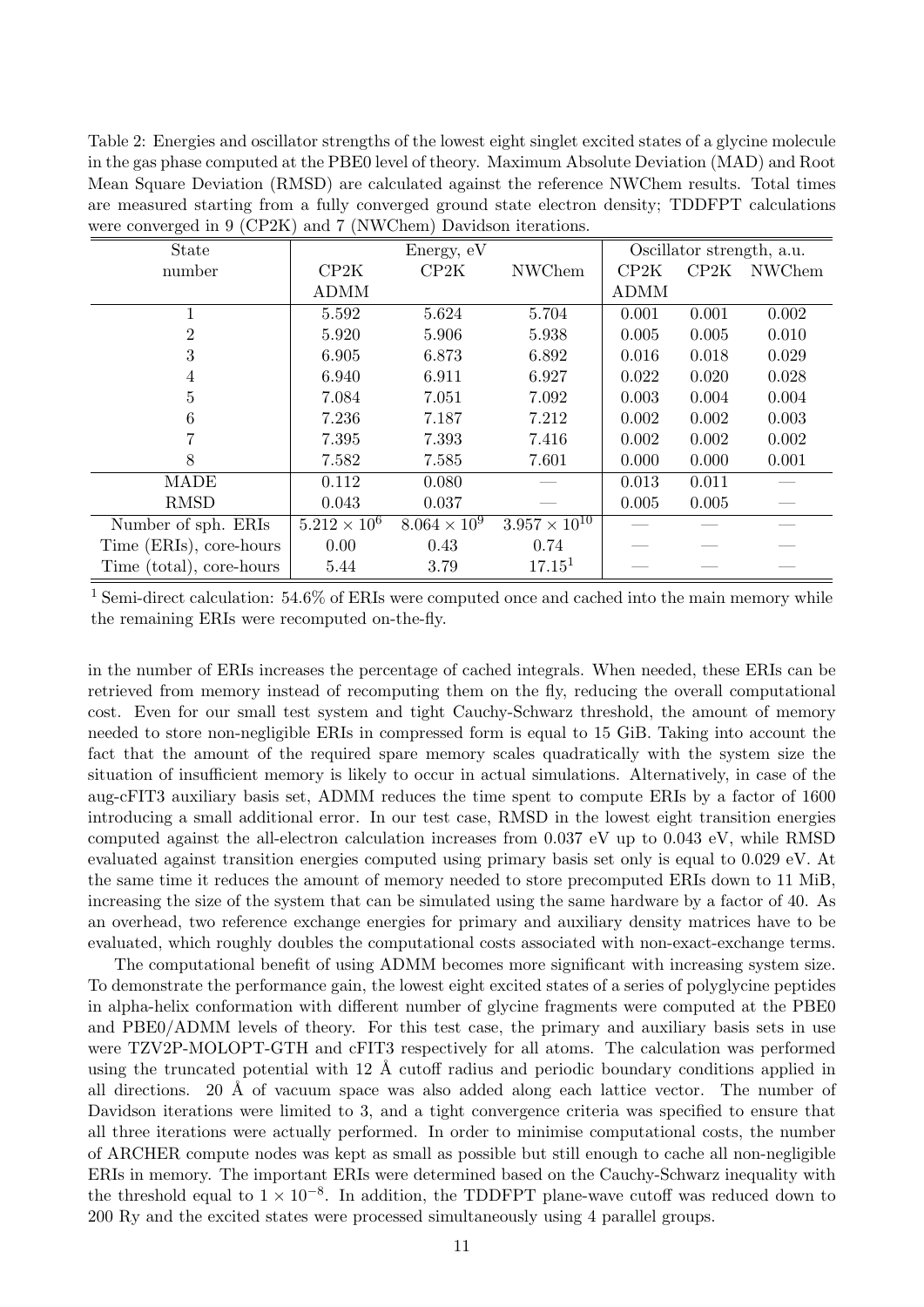<span id="page-11-0"></span>Figure 2: Computational performance of TDDFPT/ADMM with respect to the system size. The left plot shows the time spent to perform 3 TDDFPT iterations, while the right plot visualises the achieved performance gain compared to the primary basis set calculation. The ratio between the number of spherical non-negligible electron repulsion integrals in primary and auxiliary atomic basis sets is encoded in colour. See text for the actual setup used.



It should be also noted that diffuse basis functions are indeed quite important to obtain correct excitation energies. On the other hand, as the number of atoms becomes very large, the ground state density becomes challenging to converge due to nearly linear dependence of basis function. As the main purpose of this test is to determine the achieved performance gain, not the accuracy with respect to the experimental data, diffuse functions were not been used.

The obtained results are visualised in Figure [2.](#page-11-0) It can be seen that the achieved performance gain by using ADMM rapidly increases by a factor of 58 as the total number of atoms becomes equal to 200. The trend is in direct proportion to the ratio between the number of functions in primary and auxiliary atomic basis sets. This ratio is rapidly increases with the system size and becomes equal to 330 in case of a polyglycine peptide composed from 213 atoms. With further increase in system size this ratio then slowly increases up to 340 as the number of atoms increases up to 703. However even despite of this fact the actual ADMM-related speedup increases in half (up to a factor of 91). In our opinion this happens due to better load balance in case of ADMM calculation as it requires significantly smaller amount of memory to cache non-negligible ERIs compared to non-ADMM calculation. As each computational node equipped with a limited amount of RAM, this higher demand in memory requires significantly large number of MPI processes to fit the ERIs. In particular, in case of a polyglycine peptide composed from 703 atoms the number of such processes are equal to 144 and 9984 for ADMM and no-ADMM calculations respectively.

As a final test case, the structure of a cyclopentanone molecule in the gas phase in the first singlet electronic excited state  $S_1(n, \pi^*)$  was optimised using the Maximum Overlap Method (MOM). In order to do so, the optimal structure of the molecule in its electronic ground state  $S_0$  was obtained using B3LYP XC-functional [\[16\]](#page-13-15) and the aug-GTH-def2-QZVP basis set along with GTH pseudo-potentials. A fully periodic calculation was performed using a cubic unit cell with size 30 Å along each lattice vector and a plane-wave cutoff of 400 Ry. Starting from the optimal geometry, one electron was promoted from the highest occupied molecular orbital to the lowest unoccupied molecular orbitals, and the MOM procedure was switched on.

To validate the results, infra-red spectra at the equilibrium points on the ground state  $(S_0)$  and  $S_1(n, \pi^*)$  potential energy surfaces were computed (see Figure [3\)](#page-12-0). Table [3](#page-12-1) compares six theoretical fundamental frequencies with experimentally recorded data. It can be seen that the computed frequencies are in very good agreement with the experimental data. According to the experimental data, C=O in-plane and out-of-plane wagging, ring bending, and C=O stretching modes are redshifted by 125, 137, 170, and 540  $\text{cm}^{-1}$  respectively. The computed harmonic fundamental frequencies demonstrate similar shifts which are equal to 143, 113, 173, and 533 cm<sup>-1</sup> respectively. C=O wagging modes computed within the harmonic approximation appear in inverted order. We assume that this is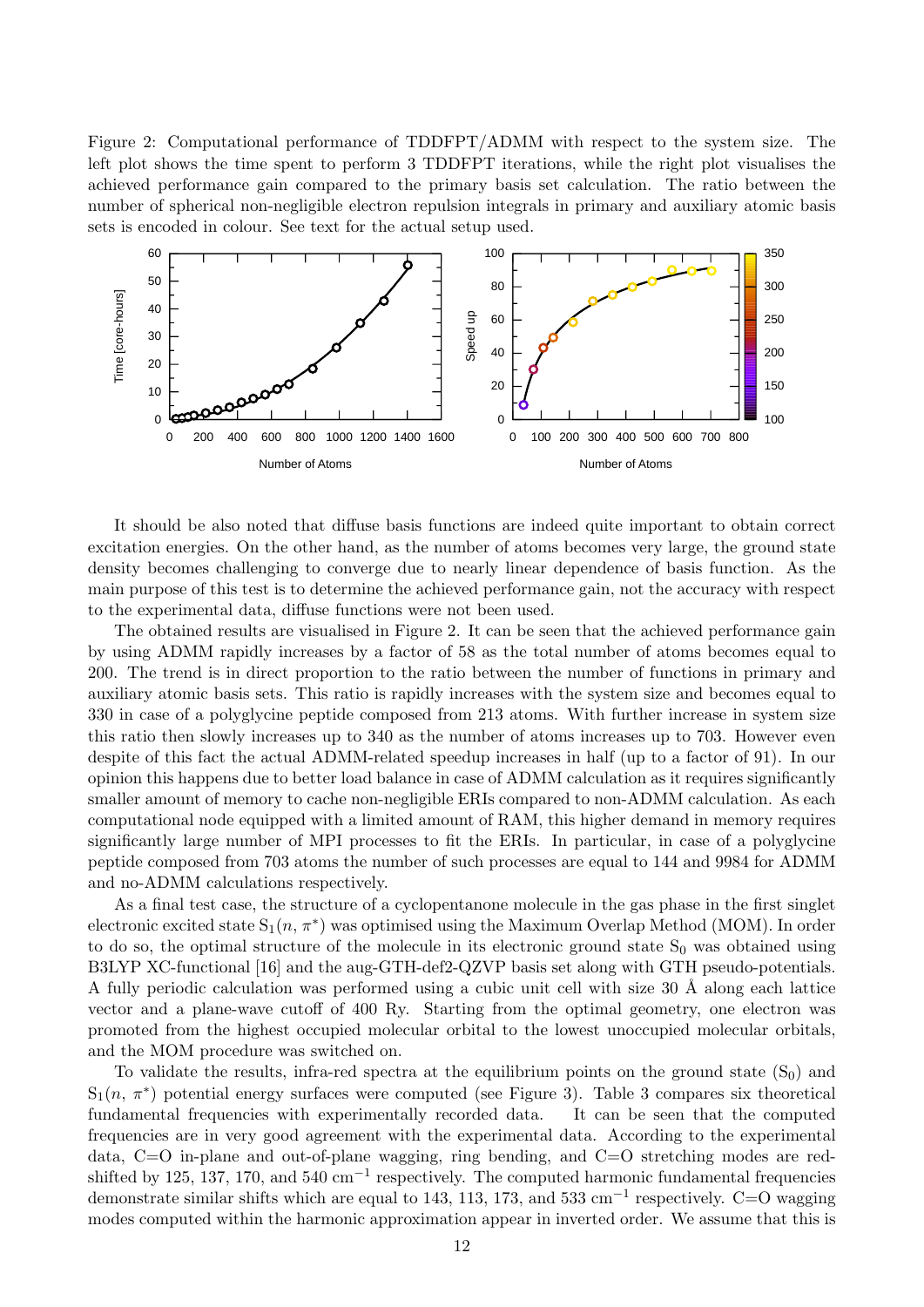<span id="page-12-0"></span>Figure 3: Infrared spectra of a cyclopentanone molecule in the gas phase in the ground (bottom) and the first singlet excited (top) states. The spectra have been computed at the B3LYP level of theory within the harmonic approximation.



mainly due to missed anharmonic corrections, as anharmonic coupling terms between  $C=O$  stretching and wagging modes seem to be substantial. Nevertheless, the maximum absolute deviation between the available experimental and harmonic transition frequencies of the cyclopentanone molecule in its  $S_1(n, \pi^*)$  state is equal to 27 cm<sup>-1</sup> which is within the accuracy of the B3LYP XC-functional.

## 5 Conclusions

We demonstrate that the new implementation of TDDFPT within the CP2K package is working correctly and shows good efficiency.

The combination of the linear-scaling algorithm originally proposed by Chaissang and Hutter with the ADMM method produces a low scaling algorithm for the calculation of low lying excited states in the Casida formalism. Indeed, as the system size increases, the overhead for the hybrid calculation is fairly minor.

<span id="page-12-1"></span>Table 3: Fundamental transition frequencies of a cyclopentanone molecule in the gas phase in the ground  $[S_0]$  and the first singlet excited  $[S_1(n, \pi^*)]$  states. Experimental frequencies are given according to Ref. [\[17\]](#page-13-16). All values are in  $cm^{-1}$ .

|              |                          | <b>B3LYP</b> |         |                | Experiment |         |                |  |
|--------------|--------------------------|--------------|---------|----------------|------------|---------|----------------|--|
| <b>State</b> | Description              | Ground       | Excited | $-\Delta \nu$  | Ground     | Excited | $-\Delta \nu$  |  |
| $\nu_3$      | $C = O$ stretch          | 1788         | 1255    | 533            | 1770       | 1230    | 540            |  |
| $\nu_{11}$   | Ring angle bend          | 704          | 531     | 173            | 705        | 532     | 173            |  |
| $\nu_{18}$   | Ring twist               | 230          | 235     | -5             | 238        | 238     | 0              |  |
| $\nu_{25}$   | $C = O$ out-of-plane wag | 449          | 336     | 113            | 446        | 309     | 137            |  |
| $\nu_{26}$   | Ring twist               | 100          | 96      | $\overline{4}$ | 95         | 91      | $\overline{4}$ |  |
| $\nu_{36}$   | $C=O$ in-plane wag       | 470          | 327     | 143            | 467        | 342     | 125            |  |